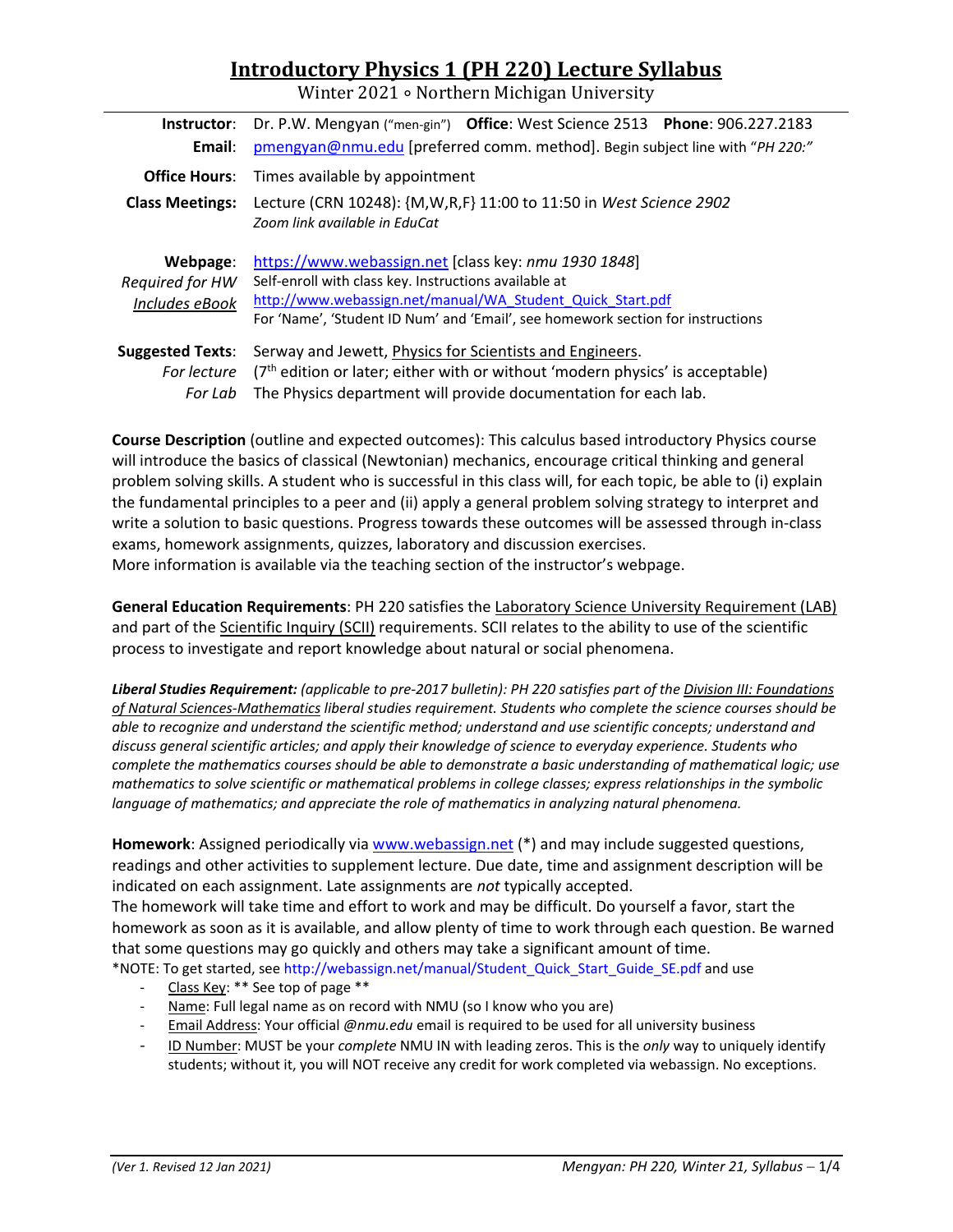**Quizzes**: May be administered during the regularly scheduled class time and may include content from lecture, homework, exams, labs or any other relevant course related information. Please note that quizzes may or may not be announced during lecture and will *never* be announced via email. **Make up quizzes will** *not* **be administered**. These will be designed with a few goals in mind (1) provide students the opportunity to check their understanding of relevant material and receive feedback from the instructor (2) provide the instructor with feedback as to how well students are understanding the material (3) encourage students to continue to stay on top of the material, develop sound study habits, regularly attend class, etc

**Exams**: There will be three (3) scheduled exams during the semester plus a final exam. Each in‐class exam is equally weighted. If the final exam score is higher than the lowest in‐class exam score, the final exam score will replace this lowest in‐class exam score. Exams 1, 2 and 3 will be administered in the normal lecture room and during the normal meeting time. The final exam will be administered in the same room as lecture and at a time pre‐determined by NMU. **Make up exams will not be administered**. If an exam is to be missed due to extenuating circumstances, contact me via email BEFORE the scheduled exam time to see about making the appropriate arrangements.

Use of notes, books or electronic gizmos of any sort will not be permitted on the exams unless otherwise specified by the instructor.

# **TENTATIVE\*\* Exam Schedule**:

|                                                             |                            | Exam 1: Normal class time Mon $\sim$ 08 Feb 2021 Ch 1 - 6  #'s for Serway 10ed] |
|-------------------------------------------------------------|----------------------------|---------------------------------------------------------------------------------|
| Exam 2: Normal class time                                   | Mon ~01 Feb 2021  Ch 7 – 9 |                                                                                 |
| Exam 3: Normal class time Mon $\sim$ 29 Mar 2021 Ch 10 – 14 |                            |                                                                                 |
| Final Exam $10:00$ to $11:50$                               |                            | Thur 29 Apr 2021 All course material                                            |

**\*\***Exam *times* and *content* will be adjusted appropriately to accommodate the course schedule. Deviations from this tentative schedule will be discussed, *in class*, as they become relevant. Exam dates will typically be finalized a minimum of one week before the exam is administered. The final exam time is predetermined by NMU and will *not* be modified by the instructor.

### **Grades**:

| Lab***, Quizzes, Homework, etc: 30%             | A: ≥ 90%; B: ≥ 80%<br>C: ≥ 70%; D: ≥ 60% |
|-------------------------------------------------|------------------------------------------|
| Exams (1, 2, 3, Final, Final; Best 4 of 5): 70% |                                          |
| Total: 100%                                     | F: 60%                                   |

'+' and '−' grades are typically assigned when a grade is within ± ~2.0% of the letter grade cutoff. **\*\*\***Minimum grade of 60% in the laboratory component, in addition to appropriate performance in the rest of the course, is *required* to earn an overall passing grade in this course.

### **Lab:**

Lab is a separate course in which you must be enrolled. A minimum score of 60% is *required* in order to qualify for a passing score in the lecture. To be clear, that means if your score is any less than 60.0%, you will have earned a FAILING grade in your lecture section. The final grade from the laboratory course part of your lecture score and likely to be weighted at ~15%. The laboratory section of this course is designed to provide hands on experience with the topics discussed in lecture.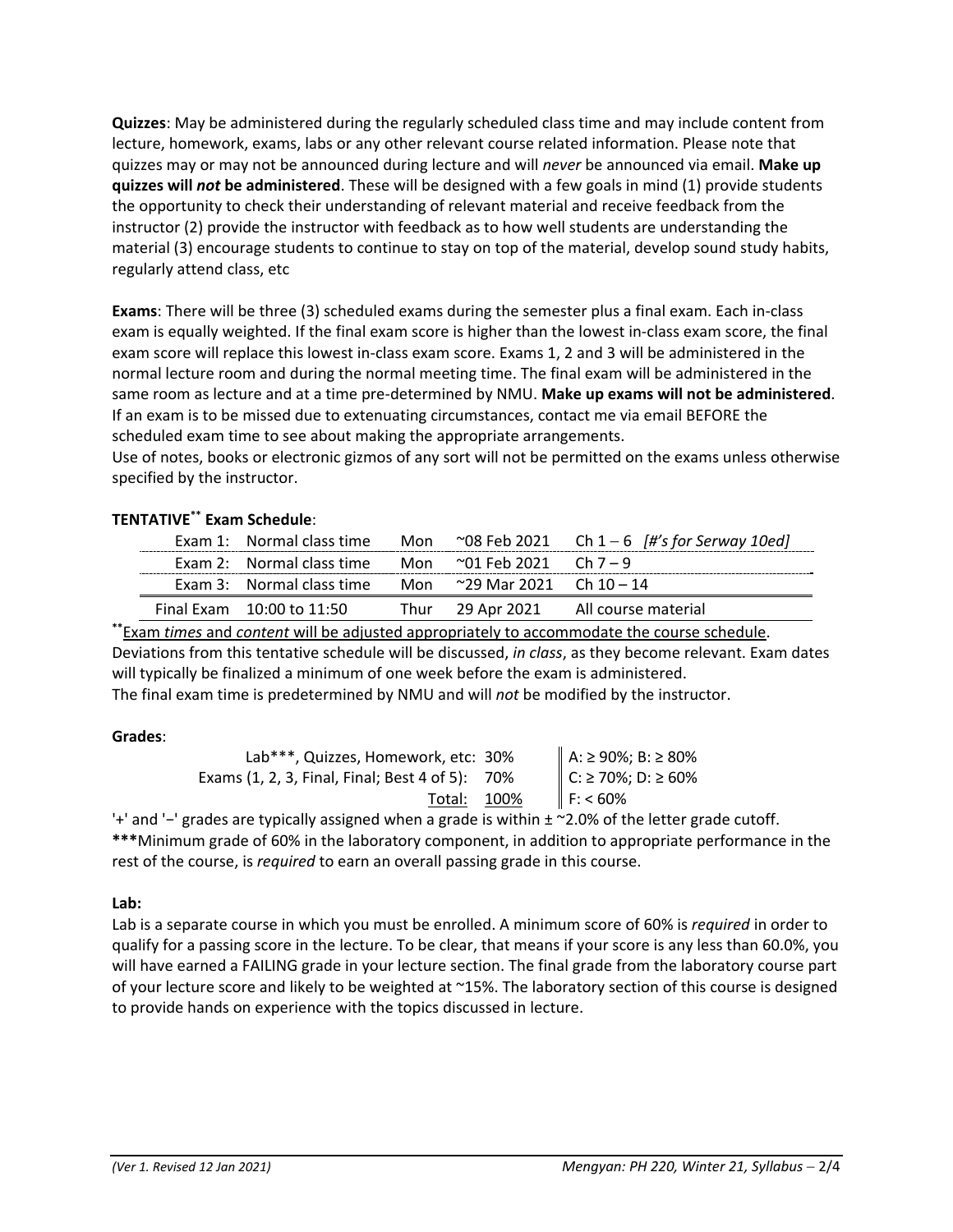#### **Important Notes:**

#### - **ADA Statement**:

In compliance with the ADA and university policy

*"If you have a need for disability‐related accommodations or services, please inform the Coordinator of Disability Services in the Dean of Students Office at 2001 C. B. Hedgcock Building (227‐1737 or disserv@nmu.edu). Reasonable and effective accommodations and services will be provided to students if requests are made in a timely manner, with appropriate documentation, in accordance with federal, state, and University guidelines."*

#### - **Religious Holidays**:

Pursuant to university policy, a student who intends to observe a religious holy day should make that intention known, in writing, to the instructor prior to an absence. A student who is absent from a class, exam or exercise for the observance of a religious holy day shall be allowed to complete an assignment or exam scheduled for that day within a reasonable time around that absence.

- **Academic Integrity**:

Section 2.3.1 of the NMU Student Handbook discusses scholastic dishonesty; all of which will be upheld in all aspects of this course. Academic dishonesty will not be tolerated. Link to student handbook https://www.nmu.edu/policies?p=1070&type=Policy

- **Appropriate behavior**:

I expect students to behave in a respectful, considerate and courteous fashion in any activity related to this course (e.g. Lecture, lab, discussion, office hours etc). Rude, disrespectful or disruptive behavior will *never* be tolerated.

#### **Final Notes and Suggestions to Succeed**:

- **Course Assistance**: A plethora of options are available to support your success in this course (e.g. Lecture [Dr. Mengyan], lab and discussion via class, office hours, email or special appointment), your textbook, the library, other text books and physics department tutors. Take advantage of the available resources. DO NOT HESTIATE TO ASK QUESTIONS AS THEY ARISE!
- Preparation is the key!
	- o Read your book material before AND after we discuss it in class
	- o Take good notes during lecture
	- o Study your notes
	- o Take advantage of available resources (e.g. *actually* attend class, read the book)
	- o If something is unclear during lecture or your own studying, ASK ABOUT IT!
- Homework and supplemental work:
	- o Work each question using the problem solving process. Getting the 'correct' numerical answer is *meaningless* if you do not understand the process used to arrive there.
	- o Start your homework assignments as early as possible
	- o Read the homework questions when they are available before the related material is presented in class; familiarity with the questions will help you associate the relevant concepts as they are introduced in lecture, lab and while you read the material
	- o Give yourself plenty of time to complete the assignments as you will likely need to think carefully about the questions, review the relevant sections of the text or your notes and then work towards a solution
	- o Use a dedicated notebook to *fully* work out homework and supplemental questions
- Studying for any exam should be an ongoing exercise. Structured reviews of material built into your schedule promotes better long‐term retention and higher understanding of the material
- I cannot stress enough: ASK QUESTIONS WHEN YOU HAVE THEM!